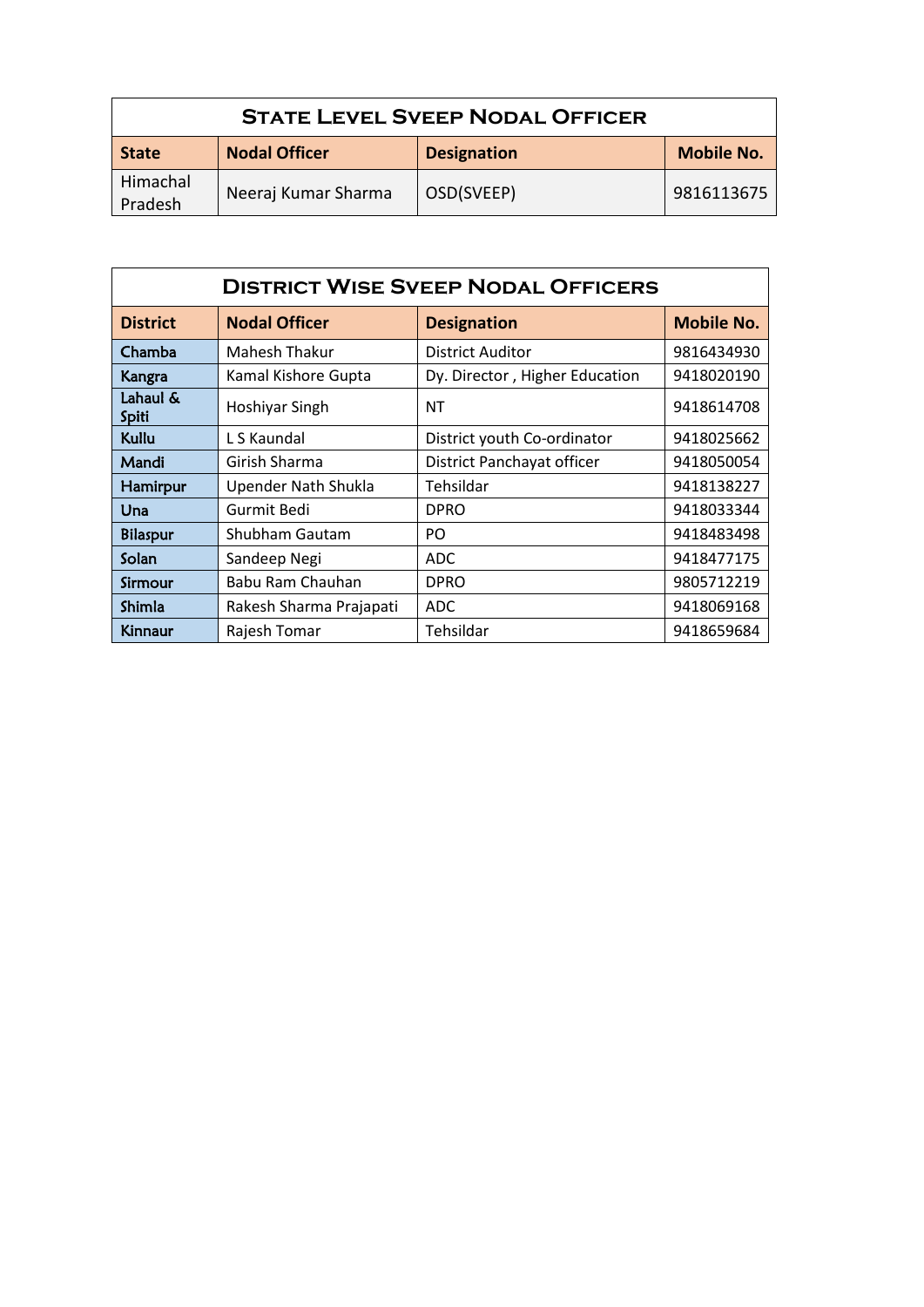| <b>Nodal Officer</b><br><b>Mobile No.</b><br><b>District</b><br><b>Designation</b><br>Krishan Chand<br>1-CHURAH (SC)<br>TWO<br>9816075245<br><b>Assistant Professor</b><br><b>Balak Ram</b><br>9805681171<br>Kehar Singh<br><b>Assistant Professor</b><br>3-CHAMBA<br>9418365215<br>Suresh Rana<br>Principal<br>9805121497<br>Om Prakash<br><b>BDO</b><br>5-BHATTIYAT<br>7018902342<br><b>6-NURPUR</b><br>Jagdish Raj Rana<br>CDPO<br>9816359629<br>Surendra Rana<br>7-INDORA(SC)<br><b>CDPO</b><br>7018712874<br>Om Prakash<br>CDPO<br>9418455478<br>Anil Kaul<br><b>CDPO</b><br>9418041389<br>Ashwani Kumar<br><b>CDPO</b><br>9805045757<br>CDPO<br>Anil Kumar<br>9816116733<br><b>Executive Officer MC</b><br>12-JAWALAMUKHI<br>Lalit Kumar<br>9418142121<br>13-JAISINGHPUR(SC)<br><b>CDPO</b><br>Sanjay Dogra<br>9459936538<br>Suman Sachar<br><b>Assistant Professor</b><br>14-SULLAH<br>9418333800<br>CDPO<br>Vijay Kumar<br>9418033791<br>Ravi Kumar<br>CDPO<br>9418374454<br><b>Balam Ram Sharma</b><br><b>CDPO</b><br>17-SHAHPUR<br>9418793633<br>Tara Chand<br>18-DHARAMSHALA<br><b>CDPO</b><br>1892222549<br>Assistant Professor<br>19-PALAMPUR<br>Deep Kumar<br>9418487363<br><b>Bachitar Singh</b><br>Tehsildar<br>20-BAIJNATH (SC)<br>9418969089<br>21-LAHAUL & SPITI (ST)<br><b>Tanzin Dawa</b><br>Tehsildar<br>9418537544<br><b>Kishore Chand Thakur</b><br>Tehsildar<br>22-MANALI<br>9418406070<br>Daulat Thakur<br>Tehsildar<br>23-KULLU<br>9418059257<br>24-BANJAR<br>Nirat Singh<br>Principal<br>9418437103<br>Jitender Singh<br><b>Assistant Professor</b><br>25-ANNI (SC)<br>9817193190<br>Kulbhushan Sharma<br>26-KARSOG(SC)<br><b>Assistant Professor</b><br>9816241263<br>27-SUNDERNAGAR<br>Krishan Pal Sharma<br><b>CDPO</b><br>9418181219<br>28-NACHAN (SC)<br><b>TWO</b><br>9418072076<br>Arjun Sharma<br>29-SERAJ<br>Hari Singh<br><b>NT</b><br>8894001349<br><b>NT</b><br>Gian Chand<br>30-DARANG<br>9418226025<br>31-JOGINDERNAGAR<br><b>CDPO</b><br>Vijay Thakur<br>9418080233<br>Amit Kumar<br><b>NT</b><br>9418972442<br>32-DHARAMPUR<br>Chaman Premi<br><b>Assistant Professor</b><br>33-MANDI<br>9857052610<br><b>BDO</b><br>34-BALH (SC)<br>Raj Kumar<br>9418305152<br>CDPO<br>35-SARKAGHAT<br>R R Bhardwaj<br>Kirti Chandel<br>8628813625<br>36-BHORANJ (SC)<br><b>BDO</b><br>Yashpal Singh<br>37-SUJANPUR<br><b>BDO</b><br>7807441900<br>Ashmita Thakur<br>38-HAMIRPUR<br><b>BDO</b><br>9418092055<br><b>Balinder Singh</b><br>39-BARSAR<br><b>BDO</b><br>9418295980<br><b>Chander Veer Singh</b><br><b>BDO</b><br>40-NADAUN<br>8894232718<br>Surender Attri<br><b>NT</b><br>41-CHINTPURNI(SC)<br>9816124117<br><b>NT</b><br>42-GAGRET<br><b>Baldev Saroa</b><br>9418808071<br><b>Block Elementary</b><br>Kamla Devi<br>9418272173<br><b>Education Officer</b><br><b>44-UNA</b><br><b>APRO</b><br>Rajesh Jaswal<br>9418159078<br>Raj Paul<br>PGT(IT)<br>9459211135<br>46-JHANDUTA(SC)<br>Ajesh Kumar<br>Principal<br>9459459200<br>Anshul Bhardwaj<br>47-GHUMARWIN<br>Principal<br>9736054655<br><b>BDO</b><br>48-BILASPUR<br>Latika Sehjpal<br>9805623081<br>Shashi Patial<br><b>49-SRI NAINA DEVIJI</b><br><b>BDO</b><br>9418051558<br>Het Ram Verma<br>Principal<br>50-ARKI<br>9418174887<br>51-NALAGARH<br>Adil Kansal<br>Principal<br>9418033868 | <b>AC WISE</b>    |  |  |  |  |  |
|----------------------------------------------------------------------------------------------------------------------------------------------------------------------------------------------------------------------------------------------------------------------------------------------------------------------------------------------------------------------------------------------------------------------------------------------------------------------------------------------------------------------------------------------------------------------------------------------------------------------------------------------------------------------------------------------------------------------------------------------------------------------------------------------------------------------------------------------------------------------------------------------------------------------------------------------------------------------------------------------------------------------------------------------------------------------------------------------------------------------------------------------------------------------------------------------------------------------------------------------------------------------------------------------------------------------------------------------------------------------------------------------------------------------------------------------------------------------------------------------------------------------------------------------------------------------------------------------------------------------------------------------------------------------------------------------------------------------------------------------------------------------------------------------------------------------------------------------------------------------------------------------------------------------------------------------------------------------------------------------------------------------------------------------------------------------------------------------------------------------------------------------------------------------------------------------------------------------------------------------------------------------------------------------------------------------------------------------------------------------------------------------------------------------------------------------------------------------------------------------------------------------------------------------------------------------------------------------------------------------------------------------------------------------------------------------------------------------------------------------------------------------------------------------------------------------------------------------------------------------------------------------------------------------------------------------------------------------------------------------------------------------------------------------------------------------------------------------------------------------------------------------------------------------------------------------------------------------------------------------------------------------------------------------|-------------------|--|--|--|--|--|
|                                                                                                                                                                                                                                                                                                                                                                                                                                                                                                                                                                                                                                                                                                                                                                                                                                                                                                                                                                                                                                                                                                                                                                                                                                                                                                                                                                                                                                                                                                                                                                                                                                                                                                                                                                                                                                                                                                                                                                                                                                                                                                                                                                                                                                                                                                                                                                                                                                                                                                                                                                                                                                                                                                                                                                                                                                                                                                                                                                                                                                                                                                                                                                                                                                                                                              |                   |  |  |  |  |  |
|                                                                                                                                                                                                                                                                                                                                                                                                                                                                                                                                                                                                                                                                                                                                                                                                                                                                                                                                                                                                                                                                                                                                                                                                                                                                                                                                                                                                                                                                                                                                                                                                                                                                                                                                                                                                                                                                                                                                                                                                                                                                                                                                                                                                                                                                                                                                                                                                                                                                                                                                                                                                                                                                                                                                                                                                                                                                                                                                                                                                                                                                                                                                                                                                                                                                                              |                   |  |  |  |  |  |
|                                                                                                                                                                                                                                                                                                                                                                                                                                                                                                                                                                                                                                                                                                                                                                                                                                                                                                                                                                                                                                                                                                                                                                                                                                                                                                                                                                                                                                                                                                                                                                                                                                                                                                                                                                                                                                                                                                                                                                                                                                                                                                                                                                                                                                                                                                                                                                                                                                                                                                                                                                                                                                                                                                                                                                                                                                                                                                                                                                                                                                                                                                                                                                                                                                                                                              | 2-BHARMOUR (ST)   |  |  |  |  |  |
|                                                                                                                                                                                                                                                                                                                                                                                                                                                                                                                                                                                                                                                                                                                                                                                                                                                                                                                                                                                                                                                                                                                                                                                                                                                                                                                                                                                                                                                                                                                                                                                                                                                                                                                                                                                                                                                                                                                                                                                                                                                                                                                                                                                                                                                                                                                                                                                                                                                                                                                                                                                                                                                                                                                                                                                                                                                                                                                                                                                                                                                                                                                                                                                                                                                                                              |                   |  |  |  |  |  |
|                                                                                                                                                                                                                                                                                                                                                                                                                                                                                                                                                                                                                                                                                                                                                                                                                                                                                                                                                                                                                                                                                                                                                                                                                                                                                                                                                                                                                                                                                                                                                                                                                                                                                                                                                                                                                                                                                                                                                                                                                                                                                                                                                                                                                                                                                                                                                                                                                                                                                                                                                                                                                                                                                                                                                                                                                                                                                                                                                                                                                                                                                                                                                                                                                                                                                              | 4-DALHOUSIE       |  |  |  |  |  |
|                                                                                                                                                                                                                                                                                                                                                                                                                                                                                                                                                                                                                                                                                                                                                                                                                                                                                                                                                                                                                                                                                                                                                                                                                                                                                                                                                                                                                                                                                                                                                                                                                                                                                                                                                                                                                                                                                                                                                                                                                                                                                                                                                                                                                                                                                                                                                                                                                                                                                                                                                                                                                                                                                                                                                                                                                                                                                                                                                                                                                                                                                                                                                                                                                                                                                              |                   |  |  |  |  |  |
|                                                                                                                                                                                                                                                                                                                                                                                                                                                                                                                                                                                                                                                                                                                                                                                                                                                                                                                                                                                                                                                                                                                                                                                                                                                                                                                                                                                                                                                                                                                                                                                                                                                                                                                                                                                                                                                                                                                                                                                                                                                                                                                                                                                                                                                                                                                                                                                                                                                                                                                                                                                                                                                                                                                                                                                                                                                                                                                                                                                                                                                                                                                                                                                                                                                                                              |                   |  |  |  |  |  |
|                                                                                                                                                                                                                                                                                                                                                                                                                                                                                                                                                                                                                                                                                                                                                                                                                                                                                                                                                                                                                                                                                                                                                                                                                                                                                                                                                                                                                                                                                                                                                                                                                                                                                                                                                                                                                                                                                                                                                                                                                                                                                                                                                                                                                                                                                                                                                                                                                                                                                                                                                                                                                                                                                                                                                                                                                                                                                                                                                                                                                                                                                                                                                                                                                                                                                              |                   |  |  |  |  |  |
|                                                                                                                                                                                                                                                                                                                                                                                                                                                                                                                                                                                                                                                                                                                                                                                                                                                                                                                                                                                                                                                                                                                                                                                                                                                                                                                                                                                                                                                                                                                                                                                                                                                                                                                                                                                                                                                                                                                                                                                                                                                                                                                                                                                                                                                                                                                                                                                                                                                                                                                                                                                                                                                                                                                                                                                                                                                                                                                                                                                                                                                                                                                                                                                                                                                                                              | 8-FATEHPUR        |  |  |  |  |  |
|                                                                                                                                                                                                                                                                                                                                                                                                                                                                                                                                                                                                                                                                                                                                                                                                                                                                                                                                                                                                                                                                                                                                                                                                                                                                                                                                                                                                                                                                                                                                                                                                                                                                                                                                                                                                                                                                                                                                                                                                                                                                                                                                                                                                                                                                                                                                                                                                                                                                                                                                                                                                                                                                                                                                                                                                                                                                                                                                                                                                                                                                                                                                                                                                                                                                                              | 9-JAWALI          |  |  |  |  |  |
|                                                                                                                                                                                                                                                                                                                                                                                                                                                                                                                                                                                                                                                                                                                                                                                                                                                                                                                                                                                                                                                                                                                                                                                                                                                                                                                                                                                                                                                                                                                                                                                                                                                                                                                                                                                                                                                                                                                                                                                                                                                                                                                                                                                                                                                                                                                                                                                                                                                                                                                                                                                                                                                                                                                                                                                                                                                                                                                                                                                                                                                                                                                                                                                                                                                                                              | 10-DEHRA          |  |  |  |  |  |
|                                                                                                                                                                                                                                                                                                                                                                                                                                                                                                                                                                                                                                                                                                                                                                                                                                                                                                                                                                                                                                                                                                                                                                                                                                                                                                                                                                                                                                                                                                                                                                                                                                                                                                                                                                                                                                                                                                                                                                                                                                                                                                                                                                                                                                                                                                                                                                                                                                                                                                                                                                                                                                                                                                                                                                                                                                                                                                                                                                                                                                                                                                                                                                                                                                                                                              | 11-JASWAN-PRAGPUR |  |  |  |  |  |
|                                                                                                                                                                                                                                                                                                                                                                                                                                                                                                                                                                                                                                                                                                                                                                                                                                                                                                                                                                                                                                                                                                                                                                                                                                                                                                                                                                                                                                                                                                                                                                                                                                                                                                                                                                                                                                                                                                                                                                                                                                                                                                                                                                                                                                                                                                                                                                                                                                                                                                                                                                                                                                                                                                                                                                                                                                                                                                                                                                                                                                                                                                                                                                                                                                                                                              |                   |  |  |  |  |  |
|                                                                                                                                                                                                                                                                                                                                                                                                                                                                                                                                                                                                                                                                                                                                                                                                                                                                                                                                                                                                                                                                                                                                                                                                                                                                                                                                                                                                                                                                                                                                                                                                                                                                                                                                                                                                                                                                                                                                                                                                                                                                                                                                                                                                                                                                                                                                                                                                                                                                                                                                                                                                                                                                                                                                                                                                                                                                                                                                                                                                                                                                                                                                                                                                                                                                                              |                   |  |  |  |  |  |
|                                                                                                                                                                                                                                                                                                                                                                                                                                                                                                                                                                                                                                                                                                                                                                                                                                                                                                                                                                                                                                                                                                                                                                                                                                                                                                                                                                                                                                                                                                                                                                                                                                                                                                                                                                                                                                                                                                                                                                                                                                                                                                                                                                                                                                                                                                                                                                                                                                                                                                                                                                                                                                                                                                                                                                                                                                                                                                                                                                                                                                                                                                                                                                                                                                                                                              |                   |  |  |  |  |  |
|                                                                                                                                                                                                                                                                                                                                                                                                                                                                                                                                                                                                                                                                                                                                                                                                                                                                                                                                                                                                                                                                                                                                                                                                                                                                                                                                                                                                                                                                                                                                                                                                                                                                                                                                                                                                                                                                                                                                                                                                                                                                                                                                                                                                                                                                                                                                                                                                                                                                                                                                                                                                                                                                                                                                                                                                                                                                                                                                                                                                                                                                                                                                                                                                                                                                                              | 15-NAGROTA        |  |  |  |  |  |
|                                                                                                                                                                                                                                                                                                                                                                                                                                                                                                                                                                                                                                                                                                                                                                                                                                                                                                                                                                                                                                                                                                                                                                                                                                                                                                                                                                                                                                                                                                                                                                                                                                                                                                                                                                                                                                                                                                                                                                                                                                                                                                                                                                                                                                                                                                                                                                                                                                                                                                                                                                                                                                                                                                                                                                                                                                                                                                                                                                                                                                                                                                                                                                                                                                                                                              | 16-KANGRA         |  |  |  |  |  |
|                                                                                                                                                                                                                                                                                                                                                                                                                                                                                                                                                                                                                                                                                                                                                                                                                                                                                                                                                                                                                                                                                                                                                                                                                                                                                                                                                                                                                                                                                                                                                                                                                                                                                                                                                                                                                                                                                                                                                                                                                                                                                                                                                                                                                                                                                                                                                                                                                                                                                                                                                                                                                                                                                                                                                                                                                                                                                                                                                                                                                                                                                                                                                                                                                                                                                              |                   |  |  |  |  |  |
|                                                                                                                                                                                                                                                                                                                                                                                                                                                                                                                                                                                                                                                                                                                                                                                                                                                                                                                                                                                                                                                                                                                                                                                                                                                                                                                                                                                                                                                                                                                                                                                                                                                                                                                                                                                                                                                                                                                                                                                                                                                                                                                                                                                                                                                                                                                                                                                                                                                                                                                                                                                                                                                                                                                                                                                                                                                                                                                                                                                                                                                                                                                                                                                                                                                                                              |                   |  |  |  |  |  |
|                                                                                                                                                                                                                                                                                                                                                                                                                                                                                                                                                                                                                                                                                                                                                                                                                                                                                                                                                                                                                                                                                                                                                                                                                                                                                                                                                                                                                                                                                                                                                                                                                                                                                                                                                                                                                                                                                                                                                                                                                                                                                                                                                                                                                                                                                                                                                                                                                                                                                                                                                                                                                                                                                                                                                                                                                                                                                                                                                                                                                                                                                                                                                                                                                                                                                              |                   |  |  |  |  |  |
|                                                                                                                                                                                                                                                                                                                                                                                                                                                                                                                                                                                                                                                                                                                                                                                                                                                                                                                                                                                                                                                                                                                                                                                                                                                                                                                                                                                                                                                                                                                                                                                                                                                                                                                                                                                                                                                                                                                                                                                                                                                                                                                                                                                                                                                                                                                                                                                                                                                                                                                                                                                                                                                                                                                                                                                                                                                                                                                                                                                                                                                                                                                                                                                                                                                                                              |                   |  |  |  |  |  |
|                                                                                                                                                                                                                                                                                                                                                                                                                                                                                                                                                                                                                                                                                                                                                                                                                                                                                                                                                                                                                                                                                                                                                                                                                                                                                                                                                                                                                                                                                                                                                                                                                                                                                                                                                                                                                                                                                                                                                                                                                                                                                                                                                                                                                                                                                                                                                                                                                                                                                                                                                                                                                                                                                                                                                                                                                                                                                                                                                                                                                                                                                                                                                                                                                                                                                              |                   |  |  |  |  |  |
|                                                                                                                                                                                                                                                                                                                                                                                                                                                                                                                                                                                                                                                                                                                                                                                                                                                                                                                                                                                                                                                                                                                                                                                                                                                                                                                                                                                                                                                                                                                                                                                                                                                                                                                                                                                                                                                                                                                                                                                                                                                                                                                                                                                                                                                                                                                                                                                                                                                                                                                                                                                                                                                                                                                                                                                                                                                                                                                                                                                                                                                                                                                                                                                                                                                                                              |                   |  |  |  |  |  |
|                                                                                                                                                                                                                                                                                                                                                                                                                                                                                                                                                                                                                                                                                                                                                                                                                                                                                                                                                                                                                                                                                                                                                                                                                                                                                                                                                                                                                                                                                                                                                                                                                                                                                                                                                                                                                                                                                                                                                                                                                                                                                                                                                                                                                                                                                                                                                                                                                                                                                                                                                                                                                                                                                                                                                                                                                                                                                                                                                                                                                                                                                                                                                                                                                                                                                              |                   |  |  |  |  |  |
|                                                                                                                                                                                                                                                                                                                                                                                                                                                                                                                                                                                                                                                                                                                                                                                                                                                                                                                                                                                                                                                                                                                                                                                                                                                                                                                                                                                                                                                                                                                                                                                                                                                                                                                                                                                                                                                                                                                                                                                                                                                                                                                                                                                                                                                                                                                                                                                                                                                                                                                                                                                                                                                                                                                                                                                                                                                                                                                                                                                                                                                                                                                                                                                                                                                                                              |                   |  |  |  |  |  |
|                                                                                                                                                                                                                                                                                                                                                                                                                                                                                                                                                                                                                                                                                                                                                                                                                                                                                                                                                                                                                                                                                                                                                                                                                                                                                                                                                                                                                                                                                                                                                                                                                                                                                                                                                                                                                                                                                                                                                                                                                                                                                                                                                                                                                                                                                                                                                                                                                                                                                                                                                                                                                                                                                                                                                                                                                                                                                                                                                                                                                                                                                                                                                                                                                                                                                              |                   |  |  |  |  |  |
|                                                                                                                                                                                                                                                                                                                                                                                                                                                                                                                                                                                                                                                                                                                                                                                                                                                                                                                                                                                                                                                                                                                                                                                                                                                                                                                                                                                                                                                                                                                                                                                                                                                                                                                                                                                                                                                                                                                                                                                                                                                                                                                                                                                                                                                                                                                                                                                                                                                                                                                                                                                                                                                                                                                                                                                                                                                                                                                                                                                                                                                                                                                                                                                                                                                                                              |                   |  |  |  |  |  |
|                                                                                                                                                                                                                                                                                                                                                                                                                                                                                                                                                                                                                                                                                                                                                                                                                                                                                                                                                                                                                                                                                                                                                                                                                                                                                                                                                                                                                                                                                                                                                                                                                                                                                                                                                                                                                                                                                                                                                                                                                                                                                                                                                                                                                                                                                                                                                                                                                                                                                                                                                                                                                                                                                                                                                                                                                                                                                                                                                                                                                                                                                                                                                                                                                                                                                              |                   |  |  |  |  |  |
|                                                                                                                                                                                                                                                                                                                                                                                                                                                                                                                                                                                                                                                                                                                                                                                                                                                                                                                                                                                                                                                                                                                                                                                                                                                                                                                                                                                                                                                                                                                                                                                                                                                                                                                                                                                                                                                                                                                                                                                                                                                                                                                                                                                                                                                                                                                                                                                                                                                                                                                                                                                                                                                                                                                                                                                                                                                                                                                                                                                                                                                                                                                                                                                                                                                                                              |                   |  |  |  |  |  |
|                                                                                                                                                                                                                                                                                                                                                                                                                                                                                                                                                                                                                                                                                                                                                                                                                                                                                                                                                                                                                                                                                                                                                                                                                                                                                                                                                                                                                                                                                                                                                                                                                                                                                                                                                                                                                                                                                                                                                                                                                                                                                                                                                                                                                                                                                                                                                                                                                                                                                                                                                                                                                                                                                                                                                                                                                                                                                                                                                                                                                                                                                                                                                                                                                                                                                              |                   |  |  |  |  |  |
|                                                                                                                                                                                                                                                                                                                                                                                                                                                                                                                                                                                                                                                                                                                                                                                                                                                                                                                                                                                                                                                                                                                                                                                                                                                                                                                                                                                                                                                                                                                                                                                                                                                                                                                                                                                                                                                                                                                                                                                                                                                                                                                                                                                                                                                                                                                                                                                                                                                                                                                                                                                                                                                                                                                                                                                                                                                                                                                                                                                                                                                                                                                                                                                                                                                                                              |                   |  |  |  |  |  |
|                                                                                                                                                                                                                                                                                                                                                                                                                                                                                                                                                                                                                                                                                                                                                                                                                                                                                                                                                                                                                                                                                                                                                                                                                                                                                                                                                                                                                                                                                                                                                                                                                                                                                                                                                                                                                                                                                                                                                                                                                                                                                                                                                                                                                                                                                                                                                                                                                                                                                                                                                                                                                                                                                                                                                                                                                                                                                                                                                                                                                                                                                                                                                                                                                                                                                              |                   |  |  |  |  |  |
|                                                                                                                                                                                                                                                                                                                                                                                                                                                                                                                                                                                                                                                                                                                                                                                                                                                                                                                                                                                                                                                                                                                                                                                                                                                                                                                                                                                                                                                                                                                                                                                                                                                                                                                                                                                                                                                                                                                                                                                                                                                                                                                                                                                                                                                                                                                                                                                                                                                                                                                                                                                                                                                                                                                                                                                                                                                                                                                                                                                                                                                                                                                                                                                                                                                                                              |                   |  |  |  |  |  |
|                                                                                                                                                                                                                                                                                                                                                                                                                                                                                                                                                                                                                                                                                                                                                                                                                                                                                                                                                                                                                                                                                                                                                                                                                                                                                                                                                                                                                                                                                                                                                                                                                                                                                                                                                                                                                                                                                                                                                                                                                                                                                                                                                                                                                                                                                                                                                                                                                                                                                                                                                                                                                                                                                                                                                                                                                                                                                                                                                                                                                                                                                                                                                                                                                                                                                              |                   |  |  |  |  |  |
|                                                                                                                                                                                                                                                                                                                                                                                                                                                                                                                                                                                                                                                                                                                                                                                                                                                                                                                                                                                                                                                                                                                                                                                                                                                                                                                                                                                                                                                                                                                                                                                                                                                                                                                                                                                                                                                                                                                                                                                                                                                                                                                                                                                                                                                                                                                                                                                                                                                                                                                                                                                                                                                                                                                                                                                                                                                                                                                                                                                                                                                                                                                                                                                                                                                                                              |                   |  |  |  |  |  |
|                                                                                                                                                                                                                                                                                                                                                                                                                                                                                                                                                                                                                                                                                                                                                                                                                                                                                                                                                                                                                                                                                                                                                                                                                                                                                                                                                                                                                                                                                                                                                                                                                                                                                                                                                                                                                                                                                                                                                                                                                                                                                                                                                                                                                                                                                                                                                                                                                                                                                                                                                                                                                                                                                                                                                                                                                                                                                                                                                                                                                                                                                                                                                                                                                                                                                              |                   |  |  |  |  |  |
|                                                                                                                                                                                                                                                                                                                                                                                                                                                                                                                                                                                                                                                                                                                                                                                                                                                                                                                                                                                                                                                                                                                                                                                                                                                                                                                                                                                                                                                                                                                                                                                                                                                                                                                                                                                                                                                                                                                                                                                                                                                                                                                                                                                                                                                                                                                                                                                                                                                                                                                                                                                                                                                                                                                                                                                                                                                                                                                                                                                                                                                                                                                                                                                                                                                                                              |                   |  |  |  |  |  |
|                                                                                                                                                                                                                                                                                                                                                                                                                                                                                                                                                                                                                                                                                                                                                                                                                                                                                                                                                                                                                                                                                                                                                                                                                                                                                                                                                                                                                                                                                                                                                                                                                                                                                                                                                                                                                                                                                                                                                                                                                                                                                                                                                                                                                                                                                                                                                                                                                                                                                                                                                                                                                                                                                                                                                                                                                                                                                                                                                                                                                                                                                                                                                                                                                                                                                              |                   |  |  |  |  |  |
|                                                                                                                                                                                                                                                                                                                                                                                                                                                                                                                                                                                                                                                                                                                                                                                                                                                                                                                                                                                                                                                                                                                                                                                                                                                                                                                                                                                                                                                                                                                                                                                                                                                                                                                                                                                                                                                                                                                                                                                                                                                                                                                                                                                                                                                                                                                                                                                                                                                                                                                                                                                                                                                                                                                                                                                                                                                                                                                                                                                                                                                                                                                                                                                                                                                                                              |                   |  |  |  |  |  |
|                                                                                                                                                                                                                                                                                                                                                                                                                                                                                                                                                                                                                                                                                                                                                                                                                                                                                                                                                                                                                                                                                                                                                                                                                                                                                                                                                                                                                                                                                                                                                                                                                                                                                                                                                                                                                                                                                                                                                                                                                                                                                                                                                                                                                                                                                                                                                                                                                                                                                                                                                                                                                                                                                                                                                                                                                                                                                                                                                                                                                                                                                                                                                                                                                                                                                              |                   |  |  |  |  |  |
|                                                                                                                                                                                                                                                                                                                                                                                                                                                                                                                                                                                                                                                                                                                                                                                                                                                                                                                                                                                                                                                                                                                                                                                                                                                                                                                                                                                                                                                                                                                                                                                                                                                                                                                                                                                                                                                                                                                                                                                                                                                                                                                                                                                                                                                                                                                                                                                                                                                                                                                                                                                                                                                                                                                                                                                                                                                                                                                                                                                                                                                                                                                                                                                                                                                                                              |                   |  |  |  |  |  |
|                                                                                                                                                                                                                                                                                                                                                                                                                                                                                                                                                                                                                                                                                                                                                                                                                                                                                                                                                                                                                                                                                                                                                                                                                                                                                                                                                                                                                                                                                                                                                                                                                                                                                                                                                                                                                                                                                                                                                                                                                                                                                                                                                                                                                                                                                                                                                                                                                                                                                                                                                                                                                                                                                                                                                                                                                                                                                                                                                                                                                                                                                                                                                                                                                                                                                              |                   |  |  |  |  |  |
|                                                                                                                                                                                                                                                                                                                                                                                                                                                                                                                                                                                                                                                                                                                                                                                                                                                                                                                                                                                                                                                                                                                                                                                                                                                                                                                                                                                                                                                                                                                                                                                                                                                                                                                                                                                                                                                                                                                                                                                                                                                                                                                                                                                                                                                                                                                                                                                                                                                                                                                                                                                                                                                                                                                                                                                                                                                                                                                                                                                                                                                                                                                                                                                                                                                                                              |                   |  |  |  |  |  |
|                                                                                                                                                                                                                                                                                                                                                                                                                                                                                                                                                                                                                                                                                                                                                                                                                                                                                                                                                                                                                                                                                                                                                                                                                                                                                                                                                                                                                                                                                                                                                                                                                                                                                                                                                                                                                                                                                                                                                                                                                                                                                                                                                                                                                                                                                                                                                                                                                                                                                                                                                                                                                                                                                                                                                                                                                                                                                                                                                                                                                                                                                                                                                                                                                                                                                              | 43-HAROLI         |  |  |  |  |  |
|                                                                                                                                                                                                                                                                                                                                                                                                                                                                                                                                                                                                                                                                                                                                                                                                                                                                                                                                                                                                                                                                                                                                                                                                                                                                                                                                                                                                                                                                                                                                                                                                                                                                                                                                                                                                                                                                                                                                                                                                                                                                                                                                                                                                                                                                                                                                                                                                                                                                                                                                                                                                                                                                                                                                                                                                                                                                                                                                                                                                                                                                                                                                                                                                                                                                                              |                   |  |  |  |  |  |
|                                                                                                                                                                                                                                                                                                                                                                                                                                                                                                                                                                                                                                                                                                                                                                                                                                                                                                                                                                                                                                                                                                                                                                                                                                                                                                                                                                                                                                                                                                                                                                                                                                                                                                                                                                                                                                                                                                                                                                                                                                                                                                                                                                                                                                                                                                                                                                                                                                                                                                                                                                                                                                                                                                                                                                                                                                                                                                                                                                                                                                                                                                                                                                                                                                                                                              | 45-KUTLEHAR       |  |  |  |  |  |
|                                                                                                                                                                                                                                                                                                                                                                                                                                                                                                                                                                                                                                                                                                                                                                                                                                                                                                                                                                                                                                                                                                                                                                                                                                                                                                                                                                                                                                                                                                                                                                                                                                                                                                                                                                                                                                                                                                                                                                                                                                                                                                                                                                                                                                                                                                                                                                                                                                                                                                                                                                                                                                                                                                                                                                                                                                                                                                                                                                                                                                                                                                                                                                                                                                                                                              |                   |  |  |  |  |  |
|                                                                                                                                                                                                                                                                                                                                                                                                                                                                                                                                                                                                                                                                                                                                                                                                                                                                                                                                                                                                                                                                                                                                                                                                                                                                                                                                                                                                                                                                                                                                                                                                                                                                                                                                                                                                                                                                                                                                                                                                                                                                                                                                                                                                                                                                                                                                                                                                                                                                                                                                                                                                                                                                                                                                                                                                                                                                                                                                                                                                                                                                                                                                                                                                                                                                                              |                   |  |  |  |  |  |
|                                                                                                                                                                                                                                                                                                                                                                                                                                                                                                                                                                                                                                                                                                                                                                                                                                                                                                                                                                                                                                                                                                                                                                                                                                                                                                                                                                                                                                                                                                                                                                                                                                                                                                                                                                                                                                                                                                                                                                                                                                                                                                                                                                                                                                                                                                                                                                                                                                                                                                                                                                                                                                                                                                                                                                                                                                                                                                                                                                                                                                                                                                                                                                                                                                                                                              |                   |  |  |  |  |  |
|                                                                                                                                                                                                                                                                                                                                                                                                                                                                                                                                                                                                                                                                                                                                                                                                                                                                                                                                                                                                                                                                                                                                                                                                                                                                                                                                                                                                                                                                                                                                                                                                                                                                                                                                                                                                                                                                                                                                                                                                                                                                                                                                                                                                                                                                                                                                                                                                                                                                                                                                                                                                                                                                                                                                                                                                                                                                                                                                                                                                                                                                                                                                                                                                                                                                                              |                   |  |  |  |  |  |
|                                                                                                                                                                                                                                                                                                                                                                                                                                                                                                                                                                                                                                                                                                                                                                                                                                                                                                                                                                                                                                                                                                                                                                                                                                                                                                                                                                                                                                                                                                                                                                                                                                                                                                                                                                                                                                                                                                                                                                                                                                                                                                                                                                                                                                                                                                                                                                                                                                                                                                                                                                                                                                                                                                                                                                                                                                                                                                                                                                                                                                                                                                                                                                                                                                                                                              |                   |  |  |  |  |  |
|                                                                                                                                                                                                                                                                                                                                                                                                                                                                                                                                                                                                                                                                                                                                                                                                                                                                                                                                                                                                                                                                                                                                                                                                                                                                                                                                                                                                                                                                                                                                                                                                                                                                                                                                                                                                                                                                                                                                                                                                                                                                                                                                                                                                                                                                                                                                                                                                                                                                                                                                                                                                                                                                                                                                                                                                                                                                                                                                                                                                                                                                                                                                                                                                                                                                                              |                   |  |  |  |  |  |